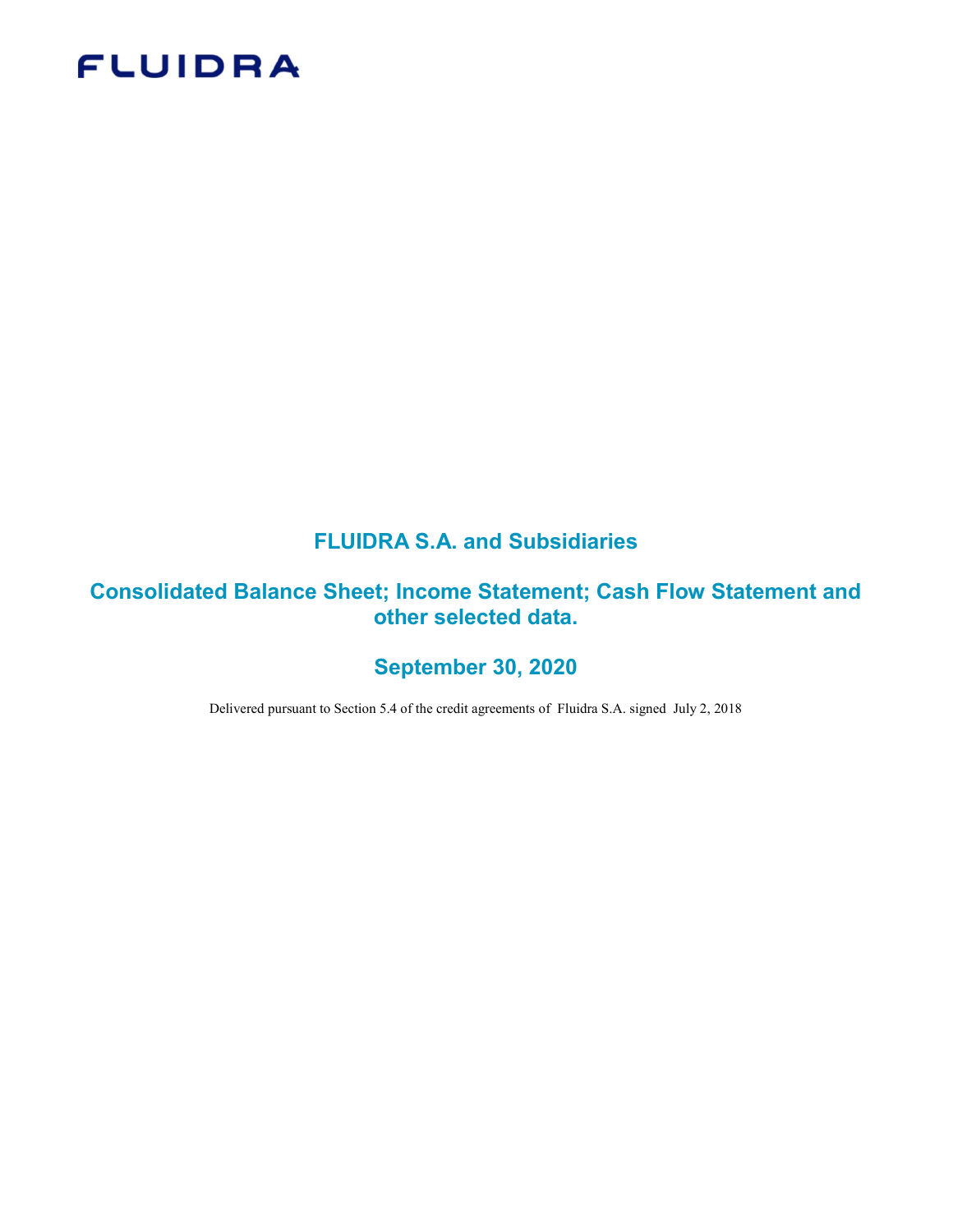#### Nature and principal activies of the Group.

Fluidra, S.A. (hereinafter the Company) was incorporated as a limited liability company for an indefinite period in Girona on October 3, 2002 under the name Aquaria de Inv. Corp., S.L., and changed to its current name on September 17, 2007.

The Company's corporate purpose and activity consists in the holding and use of equity shares, securities and other stock, and advising, managing and administering the companies in which the Company holds an ownership interest.

The Company is domiciled at Avenida Francesc Macià, nº 60, planta 20, in Sabadell (Barcelona).

The Group's activities consist in the manufacture and distribution of equipment, accessories and consumables for swimmingpools, irrigation and water treatment.

Fluidra, S.A. is the parent company of the Group comprising the subsidiaries detailed in the accompanying Appendix I of the consolidated financial statements for the year 2019 (hereinafter Fluidra Group or the Group). Additionally, the Group holds ownership interests in other entities, which are also detailed in Appendix I.

Fluidra´s share capital consists of 112.629.070 ordinary shares with a par value of Euro 1 each, fully subscribed. On October 31, 2007, the "Company" completed its initial public offering process through the public offering of 44.082.943 ordinary shares with a par value of Euro 1 each.

These shares representing share capital are listed on the Barcelona and Madrid stock exchanges, and also on the continuous market.

On July 2, 2018 Fluidra, S.A. carried out a capital increase for a nominal amount of Euro 83.000.000 by issuing and circulating 83,000,000 new ordinary shares of Euro 1 par value each, which were fully subscribed by the sole shareholder of Piscine Luxembourg Holdings 2 S.à r.l. (penultimate holder of the Luxembourgian company Zodiac Pool Solutions S.à.r.l. holding company of the Zodiac Group) without entitlement, as per article 304.2 of the Spanish Corporations Act, to any preferential subscription rights. The difference between the fair value of the equity received by Fluidra, S.A. by virtue of the merger and the par value of the new shares was allocated to share premium.

#### Basis of Preparation

This Balance Sheet, Income Statement and Cash Flow Statement have been prepared from the accounting records of Fluidra, S.A. and the companies included in the Group, according to the going concern principle. This Balance Sheet, Income Statement and Cash Flow Statement have been prepared in accordance with the International Financial Reporting Standards. These financial statements do not include all disclosures required for annual financial statements, nor for IAS 34 "Interirm Financial Reporting" as adopted by the European Union (IFRS-EU) and shall be read together with the consolidated financial statements for the years ended December 31, 2019 and 2018 prepared in accordance to IFRS-EU.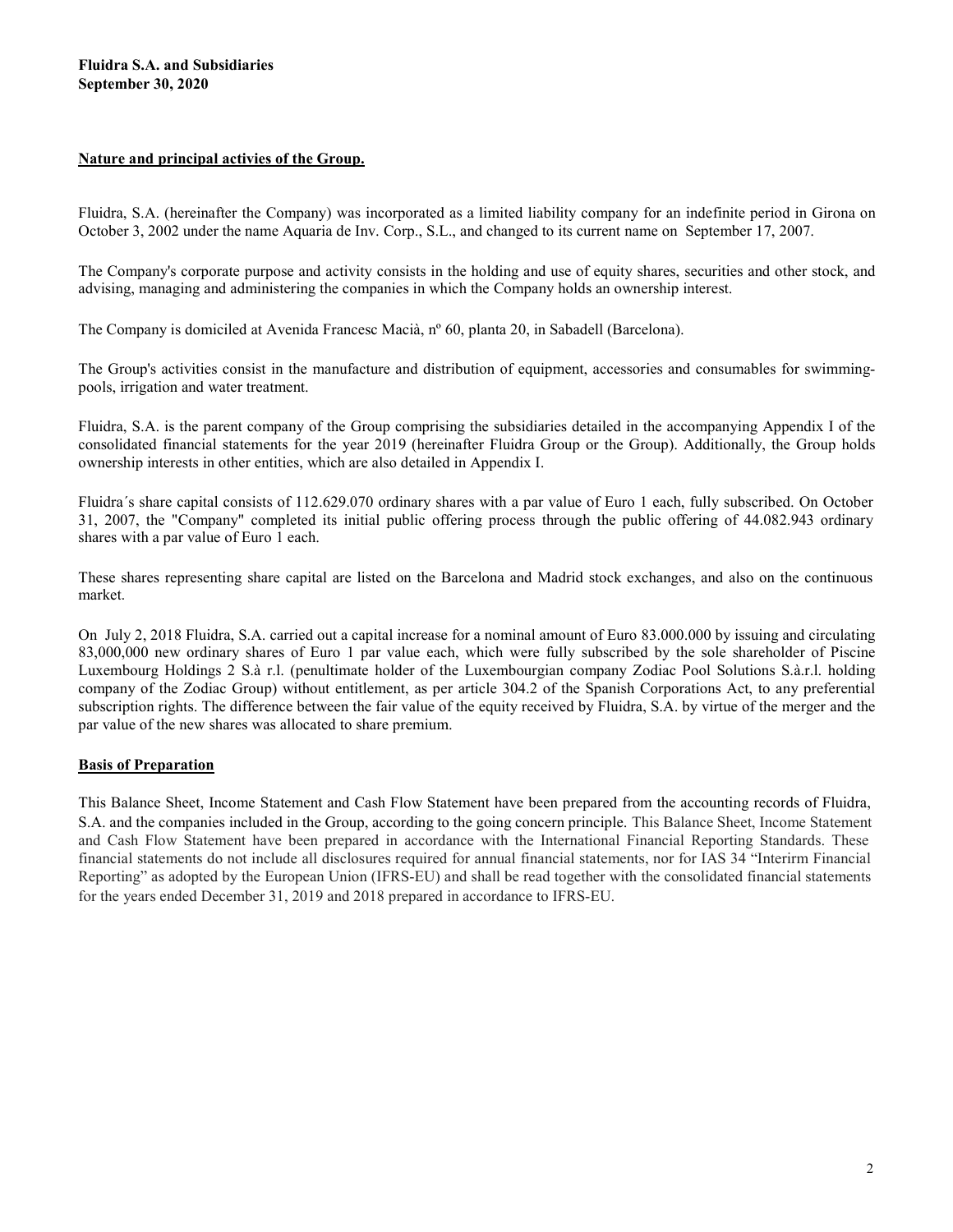#### Selected Definitions

Consolidated Adjusted EBITDA ("EBITDA"): represents the Group's operating result before depreciation, amortization, impairment losses, and unusual and non-recurring adjustments, as defined in Fluidra's credit agreements.

Consolidated Total Debt: as defined in Fluidra´s credit agreements, it means the aggregate principal amount of funded Indebtness of Holdings and its Restricted Subsidiaries outstanding on such date and determined on a consolidation basis.

The Group in the annual financial statements includes a definition for EBITDA (referred to as Reported EBITDA) and Net Financial Debt. These two magnitudes are periodically reported to shareholders and included in the annual financial statements, therefore we have included a reconciliation between them and those required by the credit agreements mentioned above.

## **Business Overview**

For the Business Overview please refer to www.fluidra.com - Shareholders and Investors - Regulatory Filings – 2020 3rd Quarter Results.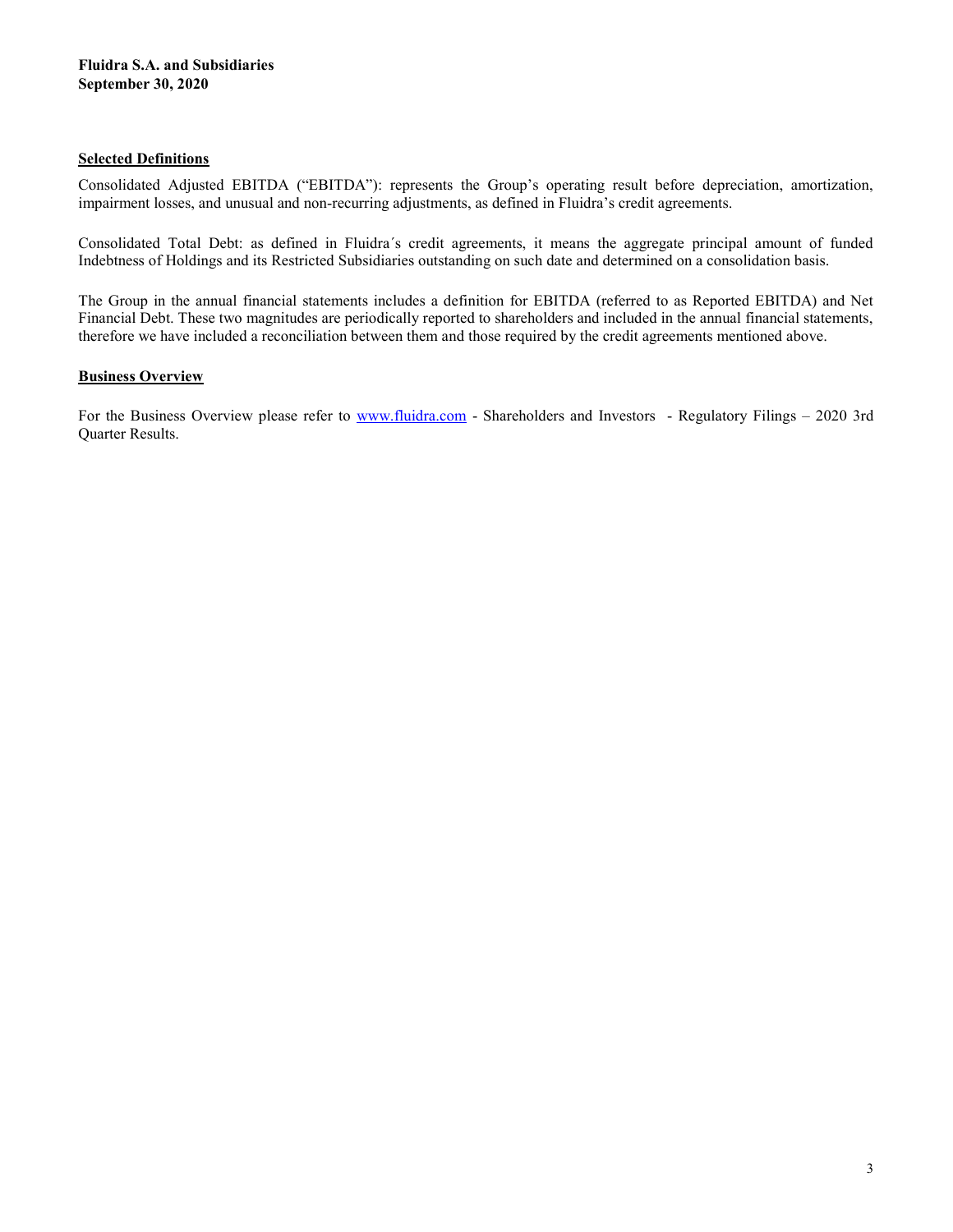## **BALANCE SHEET**

| idra S.A. and Subsidiaries<br>tember 30, 2020                                                                   |                      |                                      |
|-----------------------------------------------------------------------------------------------------------------|----------------------|--------------------------------------|
|                                                                                                                 |                      |                                      |
|                                                                                                                 |                      |                                      |
| <b>BALANCE SHEET</b>                                                                                            |                      |                                      |
| (Thousands of Euros)<br><b>Assets</b>                                                                           | 30/9/2020            | 30/9/2019                            |
|                                                                                                                 |                      |                                      |
| Property, Plant and Equipment<br>Investment property                                                            | 114.084<br>3.093     | 108.721<br>3.185                     |
| Goodwill                                                                                                        | 1.095.499            | 1.094.198                            |
| Other intangible assets<br>Rights of Use assets                                                                 | 675.647<br>103.522   | 772.459<br>107.906                   |
| Equity-Accounted Investments<br>Non-current financial assets                                                    | $\sim$<br>6.590      | $\sim$<br>7.923                      |
| Other account receivables<br>Deferred tax assets                                                                | 2.641<br>84.738      | 5.972<br>90.387                      |
| Total non-current assets                                                                                        | 2.085.814            | 2.190.751                            |
| Non-current assets held for sale                                                                                | $\sim$               | $\sim$                               |
| Inventories<br>Trade and other receivables                                                                      | 271.953<br>277.615   | 286.357<br>277.817                   |
| Other current financial assets<br>Derivative financial instruments                                              | 10.602               | 7.583                                |
| Cash and cash equivalents                                                                                       | 107<br>288.196       | 687<br>263.165                       |
| Total current assets                                                                                            | 848.473              | 835.609                              |
| <b>TOTAL ASSETS</b>                                                                                             | 2.934.287            | 3.026.360                            |
| Equity                                                                                                          |                      |                                      |
| Share Capital                                                                                                   | 195.629              | 195.629                              |
| Share Premium<br>Retained earnings and other reserves                                                           | 1.148.591<br>206.103 | 1.148.591<br>126.127                 |
| Interim dividend<br>Treasury shares                                                                             | (40.749)<br>(15.999) | $\overline{\phantom{a}}$<br>(13.986) |
| Other comprehensive income                                                                                      | (51.704)             | (12.228)                             |
| Equity attributed to equity holders of the parent                                                               | 1.441.871            | 1.444.133                            |
| Non-controlling interests                                                                                       | 6.900                | 8.111                                |
| Total equity                                                                                                    | 1.448.771            | 1.452.244                            |
| Liabilities                                                                                                     |                      |                                      |
| Debt, Bank Borrowings and other marketable securities<br>Lease liabilities                                      | 710.377<br>93.803    | 871.812<br>85.270                    |
| Derivative financial instruments<br>Deferred tax liabilities                                                    | 18.705<br>168.382    | 17.913<br>195.094                    |
| Provisions<br>Government grants                                                                                 | 10.645<br>$262\,$    | 15.782<br>307                        |
| Other non-current liabilities                                                                                   | 26.979               | 18.485                               |
| Total non-current liabilities                                                                                   | 1.029.153            | 1.204.663                            |
| Liabilities linked to non-current assets held for sale<br>Debt, Bank Borrowings and other marketable securities | $\sim$<br>44.334     | $\sim$<br>64.677                     |
| Lease liabilities                                                                                               | 21.317               | 22.056                               |
| Trade and other payables<br>Provisions                                                                          | 353.096<br>37.019    | 255.477<br>26.971                    |
| Derivative financial instruments                                                                                | 597                  | $272\,$                              |
| Total current liabilities                                                                                       | 456.363              | 369.453                              |
| TOTAL EQUITY AND LIABILITIES                                                                                    | 2.934.287            | 3.026.360                            |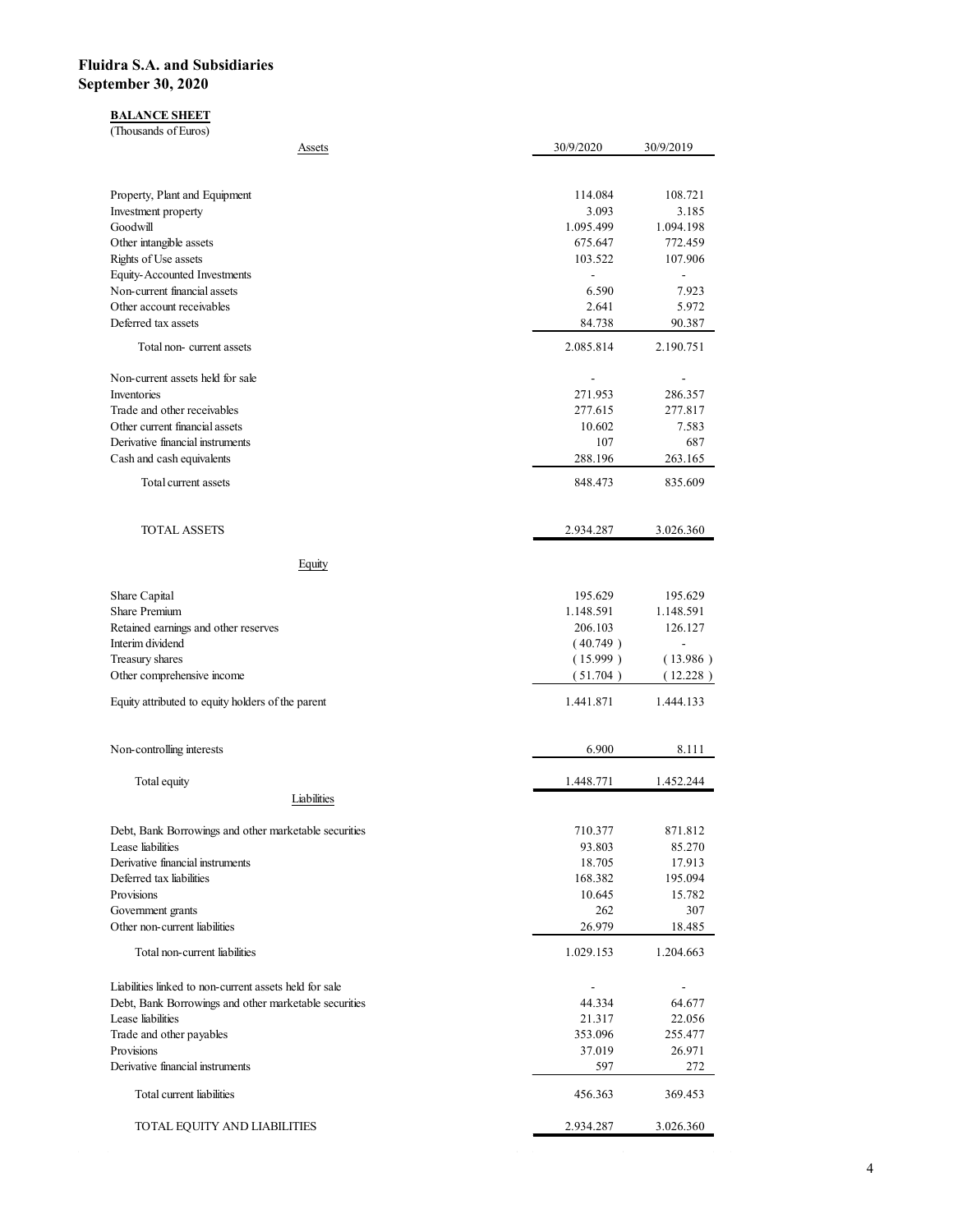| idra S.A. and Subsidiaries<br>tember 30, 2020                                            |                                    |                          |
|------------------------------------------------------------------------------------------|------------------------------------|--------------------------|
|                                                                                          |                                    |                          |
|                                                                                          |                                    |                          |
|                                                                                          |                                    |                          |
|                                                                                          |                                    |                          |
|                                                                                          |                                    |                          |
|                                                                                          |                                    |                          |
|                                                                                          |                                    |                          |
|                                                                                          |                                    |                          |
|                                                                                          |                                    |                          |
|                                                                                          |                                    |                          |
|                                                                                          |                                    |                          |
| (Thousands of Euros)                                                                     | 30/9/2020                          | 30/9/2019                |
|                                                                                          |                                    |                          |
| Operating Income                                                                         |                                    |                          |
|                                                                                          |                                    |                          |
| Sales of goods and finished products<br>Income from the rendering services               | 1.142.915<br>18.020                | 1.062.745<br>19.523      |
| Work perfomed by the Group and capitalised as non-current assets                         | 10.297                             | 10.498                   |
| Total operating income                                                                   | 1.171.232                          | 1.092.766                |
|                                                                                          |                                    |                          |
| Operating expenses                                                                       |                                    |                          |
| Change in inventories of finished products, work in                                      |                                    |                          |
| progress and raw material consumables                                                    | (546.355)                          | (521.322)                |
| Personnel expenses                                                                       | (204.379)                          | (214.114)                |
| Depreciation and amortization expenses and impairment losses                             | (88.833)                           | (94.707)                 |
| Other operating expenses<br>Total operating expenses                                     | (185.898)<br>(1.025.465)           | (187.465)<br>(1.017.608) |
|                                                                                          |                                    |                          |
| Other profit / (loss)                                                                    |                                    |                          |
|                                                                                          |                                    |                          |
| Profit / (loss) from sale of fixed assets<br>Total other profit / (loss)                 | 42<br>42                           | (738)<br>(738)           |
|                                                                                          |                                    |                          |
| Operating profit                                                                         | 145.809                            | 74.420                   |
|                                                                                          |                                    |                          |
| Finance income / (expenses)                                                              |                                    |                          |
| Finance income                                                                           | 5.729                              | 1.920                    |
| Finance expenses                                                                         | (27.821)                           | (36.904)                 |
| Financial Expenses of Lease Liabilities                                                  | (3.681)                            | (3.567)                  |
| Exchange gains / (losses)                                                                | (7.816)                            | 2.707                    |
| Net financial income / (loss)                                                            | (33.589)                           | (35.844)                 |
|                                                                                          |                                    |                          |
| Share in profit / (loss) for the year<br>from investments accounted for using the equity | $\blacksquare$                     | (28)                     |
| Profit / (loss) before tax from continuing operations                                    | 112.220                            | 38.548                   |
|                                                                                          |                                    |                          |
| Income tax expense                                                                       | (32.332)                           | (11.278)                 |
| $\mathrm{Profit}\,/\,(\mathrm{loss})$ after tax from continuing operations               | 79.888                             | 27.270                   |
| Profit / (loss) after tax from discontinued operations                                   | $\sim$                             | (114)                    |
|                                                                                          |                                    |                          |
| CONSOLIDATED PROFIT / (LOSS) AFTER TAX                                                   | 79.888                             | 27.156                   |
| Profit attributed to non-controlling interest                                            | 2.869                              | 3.164                    |
| Profit attributed to equity holders of the parent                                        | 77.019                             | 23.992                   |
|                                                                                          |                                    |                          |
| From continuing operations<br>From discontinued operations                               | 77.019<br>$\overline{\phantom{a}}$ | 24.106<br>(114)          |
|                                                                                          |                                    |                          |
|                                                                                          |                                    |                          |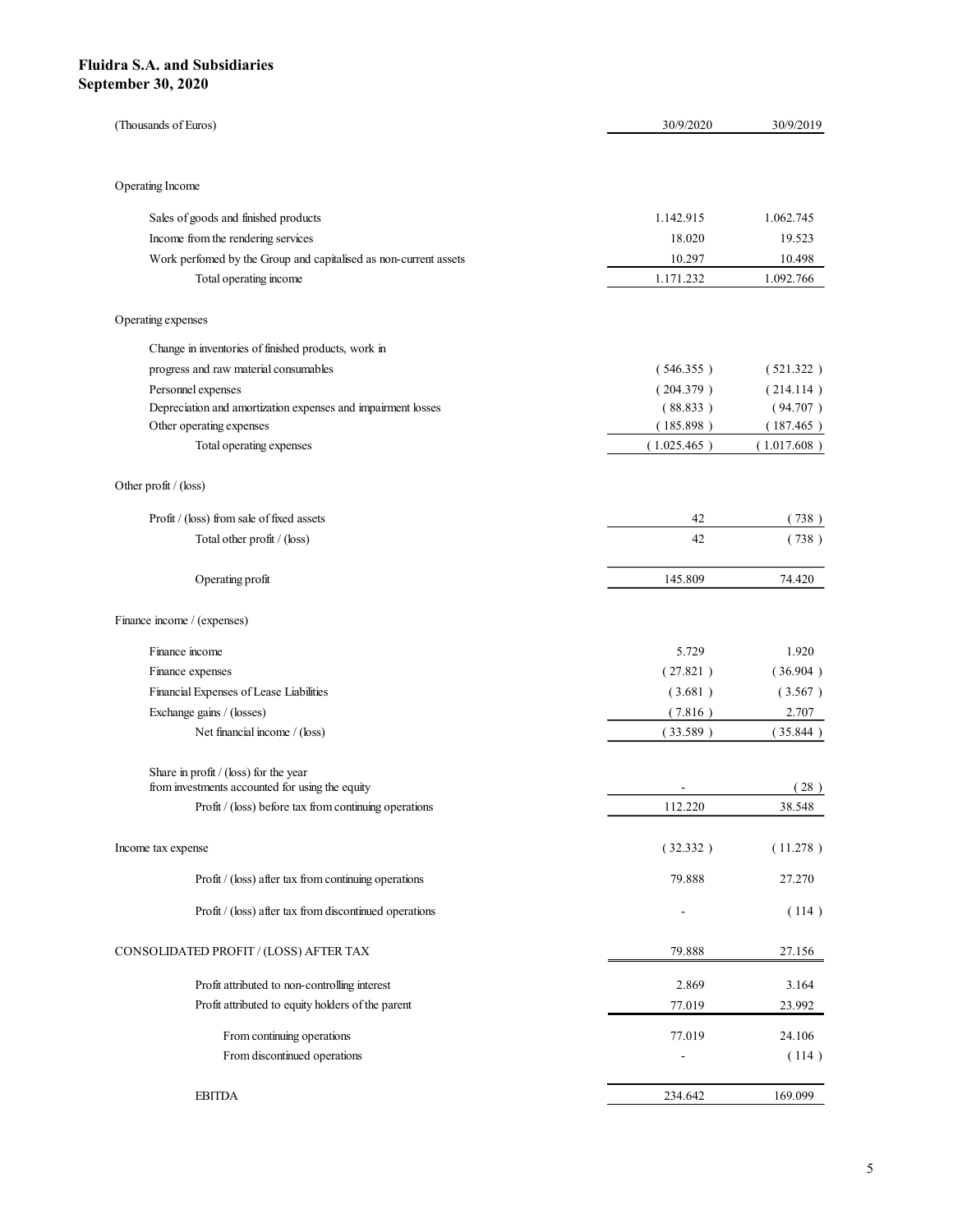| uidra S.A. and Subsidiaries                    |                                                                                                                                                                                         |           |                |
|------------------------------------------------|-----------------------------------------------------------------------------------------------------------------------------------------------------------------------------------------|-----------|----------------|
| ptember 30, 2020                               |                                                                                                                                                                                         |           |                |
|                                                |                                                                                                                                                                                         |           |                |
|                                                |                                                                                                                                                                                         |           |                |
| (Thousands of Euros)                           |                                                                                                                                                                                         | 30/9/2020 | 30/9/2019      |
|                                                |                                                                                                                                                                                         |           |                |
|                                                | Cash flows from operating activities                                                                                                                                                    |           |                |
|                                                |                                                                                                                                                                                         |           |                |
| Profit of the year before tax                  |                                                                                                                                                                                         | 112.220   | 38.434         |
| Adjustments for:                               | Amortization and depreciation                                                                                                                                                           | 87.296    | 94.628         |
|                                                |                                                                                                                                                                                         |           |                |
|                                                | Adjustments due to impairment of receivables                                                                                                                                            | 4.475     | 3.314          |
|                                                | Provision for / (reversal of) impairment losses on assets                                                                                                                               | 1.513     | $\blacksquare$ |
|                                                | Provision for / (reversal of) impairment losses on financial assets                                                                                                                     | 93        | 79             |
|                                                | Provision for / (reversal of) impairment losses on risks and expenses                                                                                                                   | 9.219     | 361            |
|                                                | Provision for / (reversal of) impairment losses on inventories<br>Income from financial assets                                                                                          | 404       | 3.463          |
|                                                |                                                                                                                                                                                         | (4.227)   | (862)          |
|                                                | Financial expenses                                                                                                                                                                      | 31.255    | 39.245         |
|                                                | (Income) / expenses from currency translation differences                                                                                                                               | 7.816     | (2.707)<br>28  |
|                                                | Share in profit $/$ (loss) for the year from associates accounted for using equity method<br>(Profit) / loss from the sale of property, plant and equipment and other intangible assets | (42)      | (361)          |
|                                                | (Profit)/losses on the sale of subsidiaries                                                                                                                                             | (5)       | 1.214          |
|                                                | Government grants recognized in profit and loss                                                                                                                                         | (54)      | (60)           |
|                                                | Shared-based payment expenses                                                                                                                                                           | 7.167     | 9.527          |
|                                                | Adjustments to consideration given against gains/losses on business combinations                                                                                                        | (1.344)   | 284            |
|                                                | (Gains) / losses from derivative financial instruments at fair value                                                                                                                    | (27)      | (122)          |
|                                                |                                                                                                                                                                                         |           |                |
|                                                | Operating profit before changes in working capital                                                                                                                                      | 255.759   | 186.465        |
| translation differencies                       | Change in working capital, excluding effects of acquisitions and currency                                                                                                               |           |                |
|                                                |                                                                                                                                                                                         |           |                |
|                                                | Increase / (decrease) in trade and other receivables                                                                                                                                    | 31.128    | 13.143         |
|                                                | Increase / (decrease) in inventories                                                                                                                                                    | (9.221)   | (43.223)       |
|                                                | Increase / (decrease) in trade and other payables                                                                                                                                       | 4.965     | (15.597)       |
|                                                | Utilization of provisions                                                                                                                                                               | (769)     | (756)          |
|                                                | Cash Flows from operating activities                                                                                                                                                    | 281.862   | 140.032        |
| Interest paid                                  |                                                                                                                                                                                         | (32.606)  | (35.965)       |
|                                                |                                                                                                                                                                                         | 4.217     | 768            |
|                                                |                                                                                                                                                                                         | (29.663)  | 4.544          |
| Interest received<br>Corporate income tax paid |                                                                                                                                                                                         |           |                |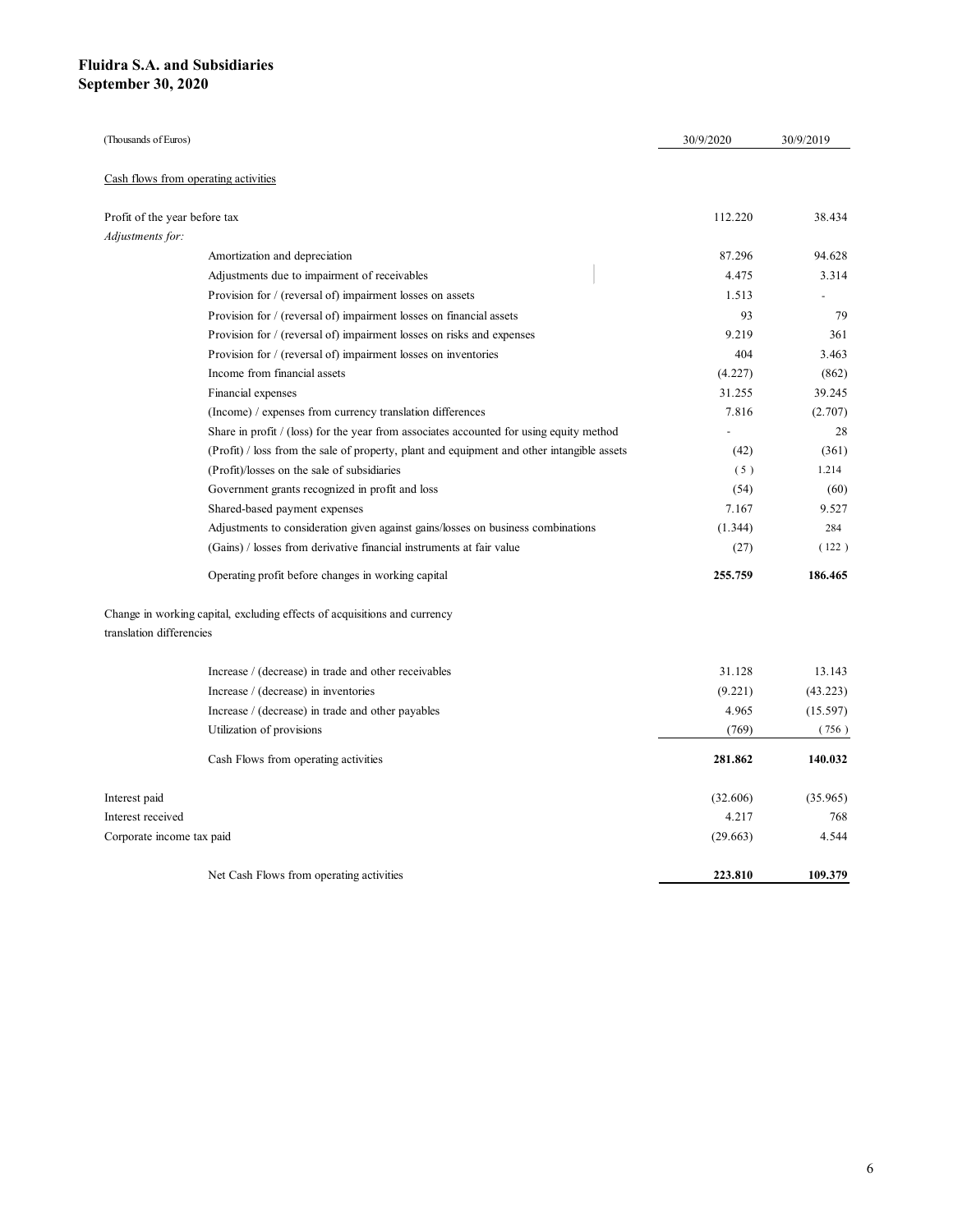#### Cash Flows from investing activities

| idra S.A. and Subsidiaries                               |                          |                |
|----------------------------------------------------------|--------------------------|----------------|
| tember 30, 2020                                          |                          |                |
| Cash Flows from investing activities                     |                          |                |
| From the sale of property, plant and equipment           | 891                      | 2.847          |
| From the sale of other intangible assets                 | 41                       | 28             |
| From the sale of financial assets                        | 3.510                    | 1.896          |
| Proceeds from the sale of subsidiaries, net of cash used | (300)                    | 25.983         |
| Proceeds from the sale of subsidiaries in prior years    | 730                      | $\overline{0}$ |
| Acquisition of property, plant and equipment             | (12.562)                 | (18.576)       |
| Acquisition of intangible assets                         | (13.092)                 | (13.481)       |
| Acquisition of financial assets                          | (4.542)                  | (5.076)        |
| Payments for acquisitions of subsidiaries                | (10.637)                 | $\sim$         |
| Payments for acquisitions of subsidiaries in prior years | (8.837)                  | (6.316)        |
| Net Cash Flows used in investing activities              | (44.798)                 | (12.695)       |
| Cash Flows from financing activities                     |                          |                |
| Payments for repurchase of treasury shares               | (8.374)                  | (9.784)        |
| Proceeds from the sale of treasury shares                | 8.285                    | 675            |
| Proceeds from grants                                     | $\overline{\phantom{a}}$ | $47\,$         |
| Proceeds from bank financing                             | 53.303                   | 30.813         |
| Payments from bank borrowings, finance leases and others | (162.828)                | (25.840)       |
| Payments from leases liabilities (IFRS-16)               | (15.517)                 | (9.840)        |
| Dividends paid                                           | (1.361)                  | (2.103)        |
| Net Cash Flows from financing activities                 | (126.492)                | (16.032)       |
| Net increase / (decrease) in cash and cash equivalents   | 52.520                   | 80.652         |
|                                                          |                          |                |

## Cash Flows from financing activities

| 891       | 2.847          |
|-----------|----------------|
| 41        | 28             |
| 3.510     | 1.896          |
| (300)     | 25.983         |
| 730       | $\bf{0}$       |
| (12.562)  | (18.576)       |
| (13.092)  | (13.481)       |
| (4.542)   | (5.076)        |
| (10.637)  | $\blacksquare$ |
| (8.837)   | (6.316)        |
| (44.798)  | (12.695)       |
|           |                |
| (8.374)   | (9.784)        |
| 8.285     | 675            |
|           | 47             |
| 53.303    | 30.813         |
| (162.828) | (25.840)       |
| (15.517)  | (9.840)        |
| (1.361)   | (2.103)        |
| (126.492) | (16.032)       |
| 52.520    | 80.652         |
| 242.240   | 181.233        |
| (6.564)   | 1.280          |
|           |                |
|           |                |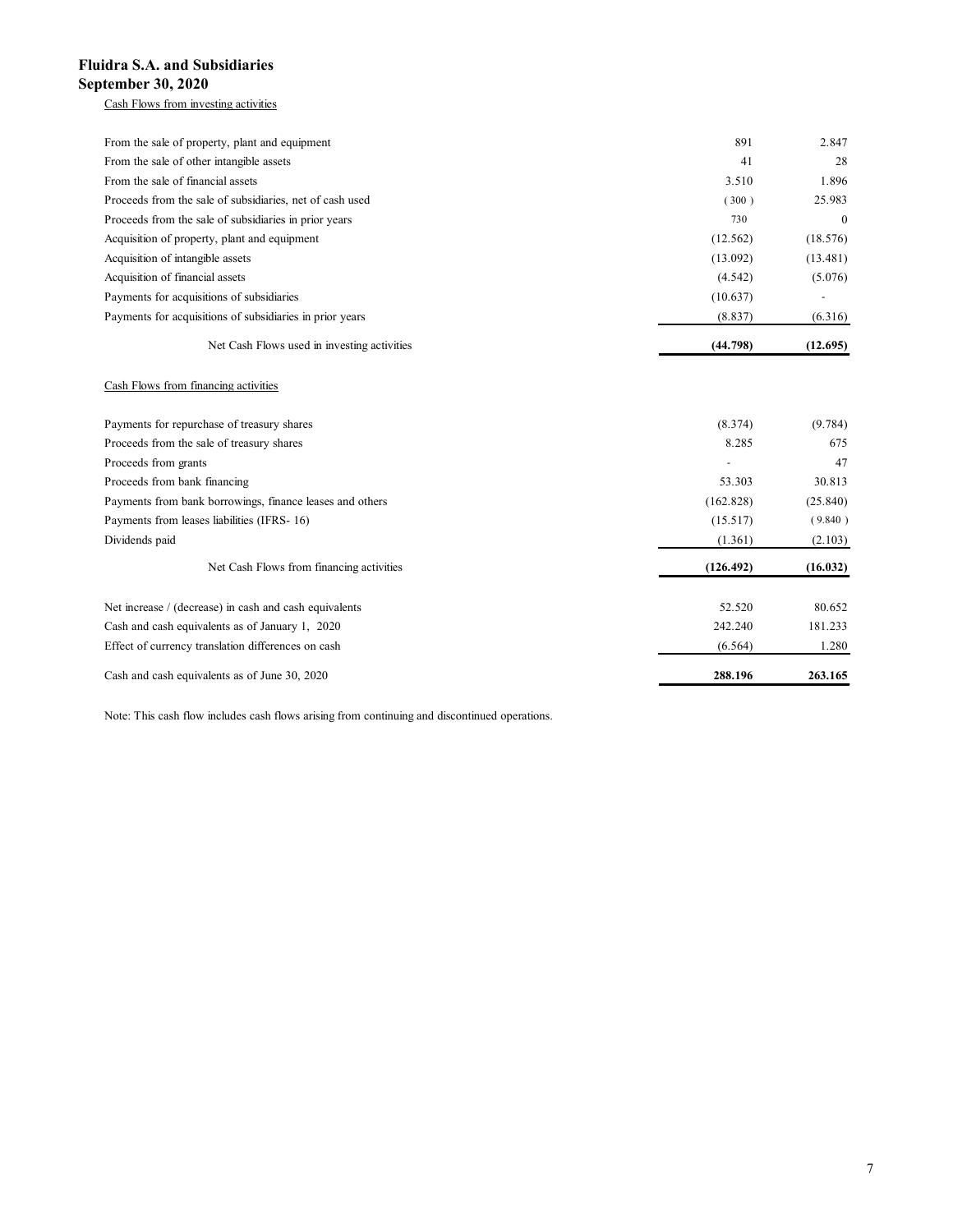## Calculation and Reconciliation of EBITDA

| <b>Fluidra S.A. and Subsidiaries</b>                          |             |
|---------------------------------------------------------------|-------------|
| September 30, 2020                                            |             |
|                                                               |             |
|                                                               |             |
|                                                               |             |
|                                                               |             |
|                                                               |             |
|                                                               |             |
| <b>Calculation and Reconciliation of EBITDA</b>               |             |
|                                                               |             |
| (in millions of Euros)                                        | Sept 20 LTM |
| Net Profit attributed to equity holders of the parent company | 61,3        |
| Income Tax Expense                                            | 27,0        |
| Finance Income                                                | (6,6)       |
| Finance Costs                                                 | 49,8        |
| Exchange gains / (losses)                                     | 10,0        |
| Depreciation & Amortisation Expense & Impairment              | 123,9       |
| Minority Interest                                             | 5,4         |
| <b>Reported EBITDA</b>                                        | 270,8       |
| Integration related and other Non-Recurring Expenses          | 10,4        |
| EBITDA discontinued Operations Aquatron                       | 0,0         |
| Share based payment expense                                   | 8,9         |
| Run Rate synergies                                            | 4,9         |
| Profit/Loss from sale of subsidiaries                         | 13,8        |
| <b>EBITDA</b> October 19 - September 20                       | 308,6       |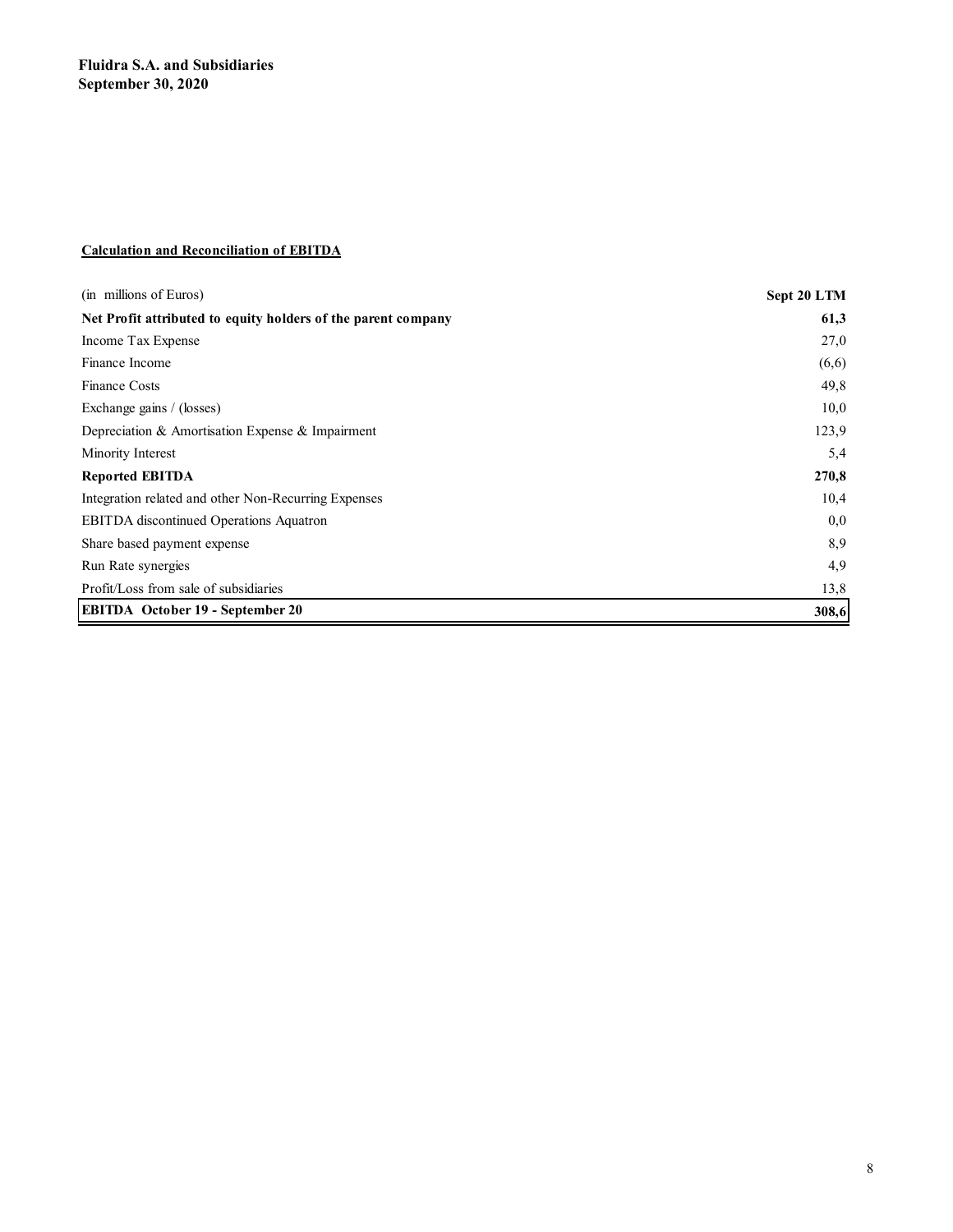| <b>Fluidra S.A. and Subsidiaries</b><br><b>September 30, 2020</b> |           |
|-------------------------------------------------------------------|-----------|
|                                                                   |           |
|                                                                   |           |
|                                                                   | At 30     |
| (in millions of Euros)                                            | September |
|                                                                   | 2020      |
|                                                                   |           |
| First-lien credit facility                                        | 707,4     |
| Asset-based lending facility                                      | 1,3       |
| Other debt                                                        | 62,1      |
| <b>Total debt</b>                                                 | 770,8     |
| Unamortized debt issuance costs                                   | (16,1)    |
| Debt, current and non-current                                     | 754,7     |
| Current portion of first-lien credit facility                     | 7,1       |
| Asset-based lending facility                                      | 1,3       |
| Current portion of other debt                                     | $_{0,0}$  |
| Debt, current                                                     | 8,4       |
| Debt, non-current                                                 | 746,3     |
| <b>Lease liabilities</b>                                          | 115,1     |
| Cash and Cash Equivalents                                         | 288,2     |
| Non Current Financial Assets                                      | 6,6       |
| <b>Current Financial Assets</b>                                   | 10,6      |
| Derivative Instruments                                            | (19,2)    |
| Total Cash & Financial Assets                                     | 286,2     |
| Net Financial Debt as per Group Definition                        | 468,5     |
| Net Debt as per Group Definition                                  | 583,6     |